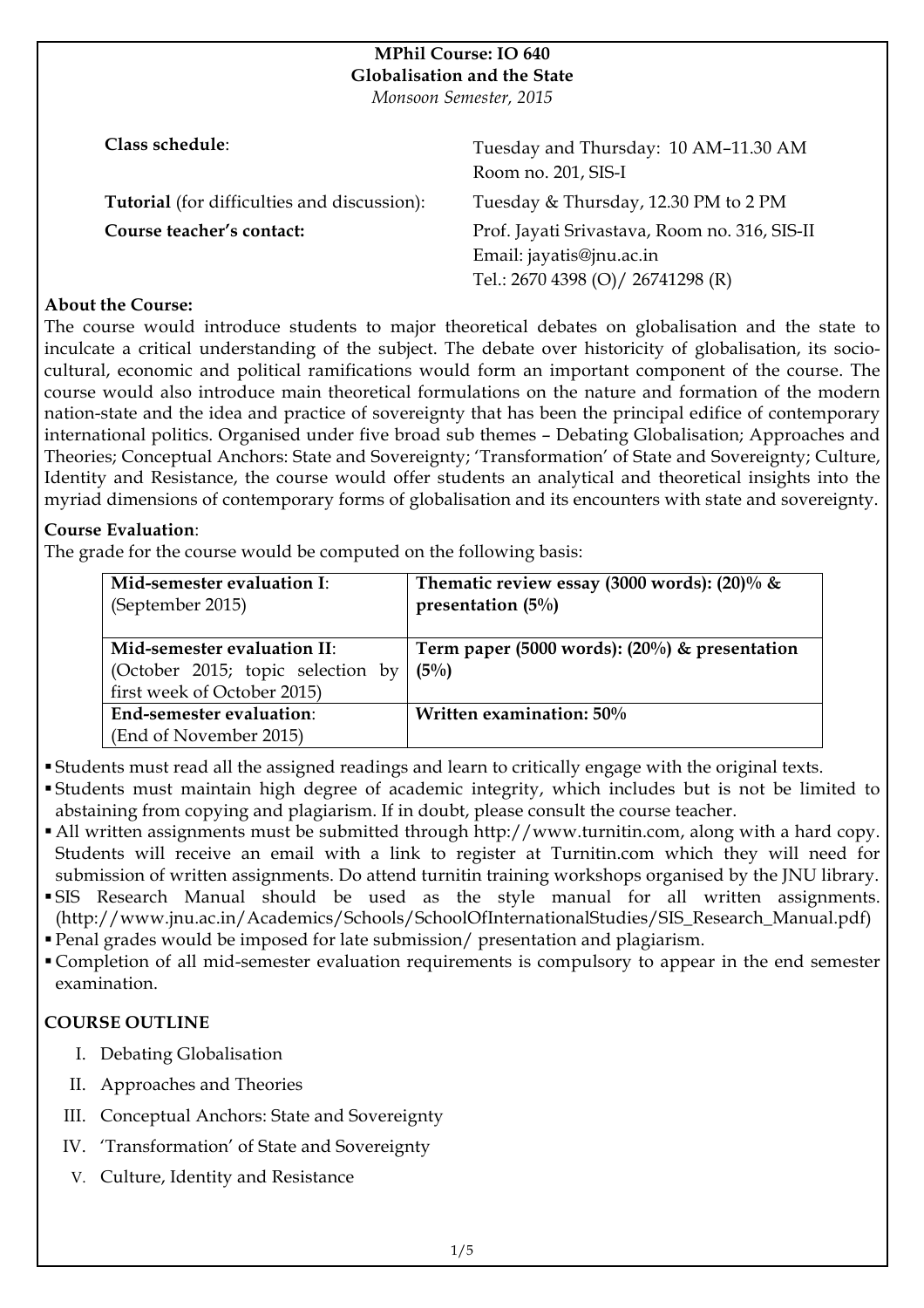#### **THEMATIC READINGS**

# **I. Debating Globalisation: Weeks 1 & 2**

Giddens, Anthony, 'The Globalising of Modernity' in Held, David and Anthony McGrew, eds., *The Global Transformations Reader: An Introduction to the Globalisation Debate*, Cambridge: Polity Press, 2003, pp. 60-66.

Kessler, Clive S, 'Globalisation: Another False Universalism' in *Third World Quarterly*, vol. 21, no. 6, 2000, pp. 931–942.

- McGrew, Anthony, 'Organised Violence in the Making (and Remaking) of Globalisation' in Held, David and Anthony McGrew, eds., *Globalisation Theory: Approaches and Controversies*, Cambridge: Polity Press, 2007, pp. 15-40.
- McGrew, Anthony, 'The Globalisation Debate: Putting the Advanced Capitalist State in its Place' in *Global Society*, vol. 12, no. 3, 1998, pp. 299-321.
- Scholte, Jan Aart, 1999, 'Globalisation: Prospects for a Paradigm Shift in Shaw, Martin, ed., *Politics, Ethics and Globalisation: Knowledge, Ethics and Agency*, London: Routledge, 1999, pp. 9-22.

# **II. Approaches and Theories: Weeks 3, 4, 5 & 6**

## *Theories of International Relations & Globalisation*

- Clark, Ian, 'Beyond the Great Divide: Globalisation and the Theory of International Relations' in *Review of International Studies*, vol. 24, 1998, pp. 479–498.
- Kellner, Douglas, 'Theorizing Globalisation' in *Sociological Theory*, vol. 20, no. 3,Nov., 2002, pp. 285-305.
- O'Byrne, Darren, J., 'Towards a Critical Theory of Globalisation: A Habermasean Approach' in Appelbaum, Richard, P and William I Robinson, *Critical Globalisation Studies*, New York: Routledge, 2005, pp. 75-87.
- Risse, Thomas, 'Social Constructivism Meets Globalisation' in Held, David and Anthony McGrew, eds., *Globalisation Theory: Approaches and Controversies*, Cambridge: Polity Press, 2007, pp. 126-147.

#### *Capitalism, Imperialism & Globalisation*

- Arrighi, Giovanni, 'Globalisation in World Systems Perspective' in Appelbaum, Richard, P and William I Robinson, *Critical Globalisation Studies*, New York: Routledge, 2005, pp. 33-44.
- Cox, Robert W, 'Global Perestroika' in *Socialist Register*, vol. 28, 1992, pp. 26–43.
- Gill, Stephen, 'Globalisation, Market Civilisation, and Disciplinary Neoliberalism' in *Millennium - Journal of International Studies*, vol. 24, December 1995, pp. 399-423.
- Hardt, Michael and Antonio Negri, *Empire*, Cambridge, MA: Harvard University Press, 2000, available at http://www.infoshop.org/texts/empire.pdf. Excerpts reproduced in Held, David and Anthony McGrew, eds., *The Global Transformations Reader: An Introduction to the Globalisation Debate*, Cambridge: Polity Press, 2003, pp. 116-119.
- Harvey, David, 'From Globalisation to the New Imperialism' in Appelbaum, Richard, P and William I Robinson, *Critical Globalisation Studies*, New York: Routledge, 2005, pp. 91-100.
- Sklair, Leslie, 'The Transnational Capitalist Class and the Politics of Capitalist Globalisation' in Dasgupta, Samir and Jan Nederveen Pieterse, *Politics of Globalisation,* New Delhi: Sage, 2009, pp. 82-96.

## *Feminist Perspectives*

- Barker, Drucilla K. and Susan F. Feiner, 'As the World Turns: Globalisation, Consumption, and the Feminisation of Work' in *Rethinking Marxism*, vol. 22, no. 2, April 2010, pp. 246-252.
- Bergeron, Suzanne, 'Political Economy Discourses of Globalisation and Feminist Politics' in *Signs*, vol. 26, no. 4, *Globalisation and Gender,* Summer, 2001, pp. 983-1006.
- Oza, Rupal, 2001, 'Showcasing India: Gender, Geography, and Globalisation' in *Signs*, vol. 26, no. 4, Summer, Special Issue on Globalisation and Gender, pp. 1067-1095.
- Parrenas, Rhacel, Salazar, 'The International Division of Reproductive Labour: Paid Domestic Work and Globalisation' in Appelbaum, Richard, P and William I Robinson, *Critical Globalisation Studies*, New York: Routledge, 2005, pp. 237-247.
- Sassen, Saskia, 'The Excesses of Globalisation and the Feminisation of Survival' in *Parallax*, vol. 7, no. 1, 2001, pp. 100– 110.

## **III. Conceptual Anchors: State and Sovereignty: Weeks 7, 8, 9 & 10**

## *Origins and Formation of States*

- Buzan, Barry, George Lawson, 'Rethinking Benchmark Dates in International Relations' in *European Journal of International Relations*, 16 October, 2012 pp. 1–26.
- Kratochwil, Friedrich, 'Of Systems, Boundaries, and Territoriality: An Inquiry into the Formation of the State System' in *World Politics*, vol. 39, no. 1, 1986, pp. 27-52.
- Tilly, Charles, *Coercion, Capital, and the European States* AD 990-1992, Oxford: Blackwell, 1992 (select chapters).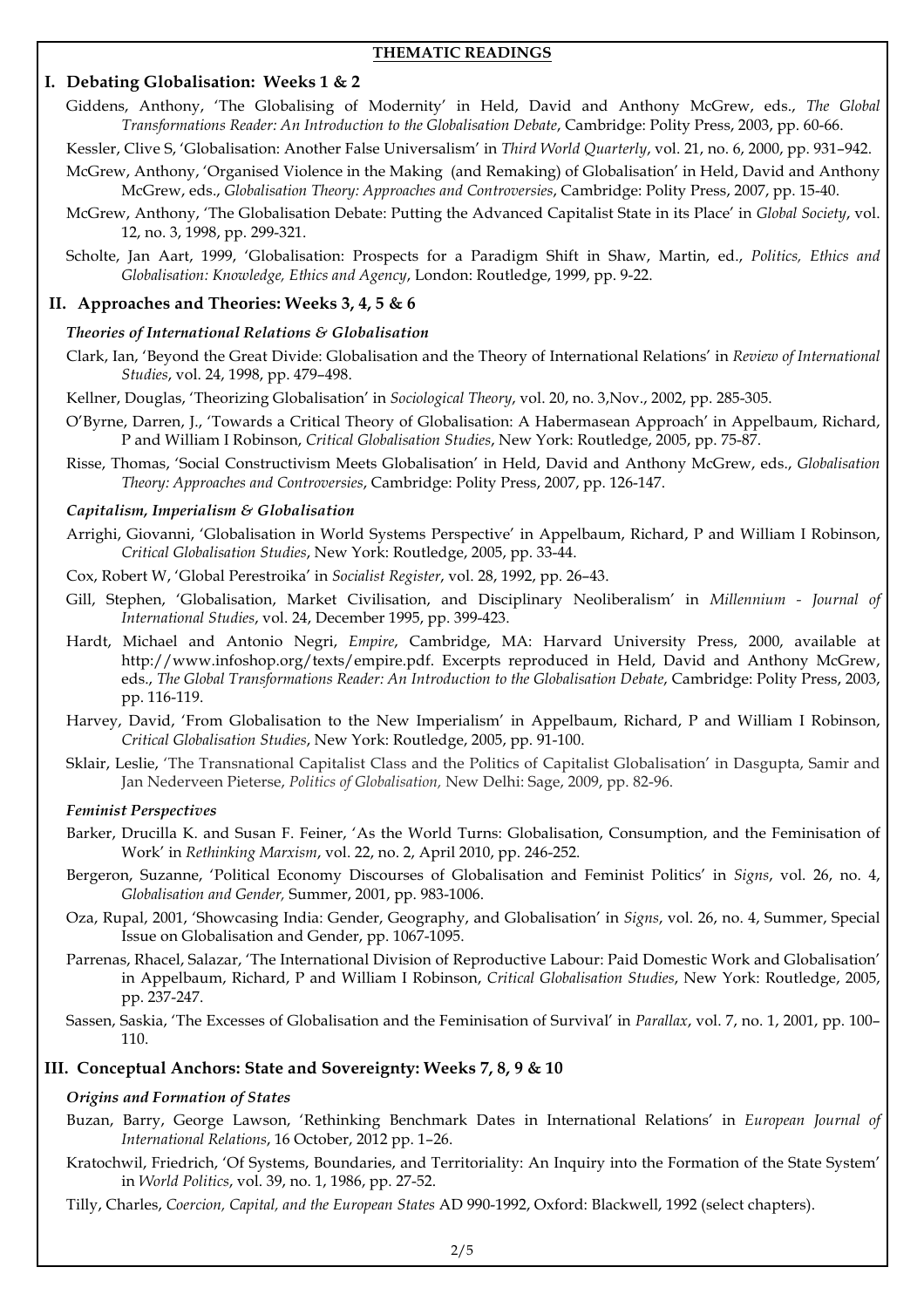## *Sovereignty and its Avatars*

Krasner, Stephen D, 'Rethinking the Sovereign State Model' in *Review of International Studies*, vol. 27, 2001, pp. 17-42.

Onuf, Nicholas Greenwood, 'Sovereignty: Outline of a Conceptual History', *Alternatives: Global, Local, Political*, vol. 16, no. 4, Fall 1991, pp. 425-446.

Philpott, D, 'Westphalia, Authority, and International Society' in *Political Studies*, vol. 47, 1999, pp. 566–589.

Thomson Janice E, 'State Sovereignty in International Relations: Bridging the Gap between Theory and Empirical Research' in *International Studies Quarterly*, vol. 39, no. 2, June, 1995, pp. 213-233.

#### **IV. 'Transformation' of State and Sovereignty: Weeks 11, 12 & 13**

- Beck, Ulrich, 'The Cosmopolitan State: Redefining Power in the Global Age' in *International Journal of Politics, Culture, and Society*, vol. 18, no. 3/4, Spring - Summer, 2005, pp. 143-159.
- Held, David, 'Cosmopolitanism: Globalisation Tamed?' in *Review of International Studies*, vol. 29, no. 4 , Oct., 2003, pp. 465-480.
- Hirst, Paul, Grahame Thompson, *Globalisation in Question: The International Economy and the Possibilities of Governance*, Cambridge: Policy, 1999, pp. 219-246.
- Keohane, Robert, 'Sovereignty in International Society' in Held, David and Anthony McGrew, eds., *The Global Transformations Reader: An Introduction to the Globalisation Debate*, Cambridge: Polity Press, 2003, pp. 147-161.
- Mann, Michael, 'Has Globalisation Ended the Rise and Rise of Nation State' in *Review of International Political Economy*, vol. 4, no. 3, Autumn 1997, pp. 472–496.
- Sassen, Saskia, 'The Places and Spaces of the Global: An Expanded Analytical Terrain' in Held, David and Anthony McGrew, eds., *Globalisation Theory: Approaches and Controversies*, Cambridge: Polity Press, 2007, pp. 79-105.
- Shaw, Martin, 'The State of Globalisation: Towards a Theory of State Transformation' in *Review of International Political Economy*, vol. 4, no. 3, 1993, pp. 497-513.
- Strange, Susan, 'The Declining Authority of States' in Held, David and Anthony McGrew, eds., *The Global Transformations Reader: An Introduction to the Globalisation Debate*, Cambridge: Polity Press, 2003, pp. 127-134.
- Weiss, Linda, 'The State-augmenting Effects of Globalisation in *New Political Economy*, vol. 10, no. 3, September, 2005, pp. 345- 353.

#### **V. Culture, Identity and Resistance: Weeks 14, 15 & 16**

#### *Cultural Matrix and Identity*

- Appadurai, Arjun, 'Disjuncture and Difference in the Global Cultural Economy' in *Theory, Culture and Society*, vol., 7 no. 2 & 3, July, 1990, pp. 295-310.
- Ardalan, Kavous, 'Globalisation and Culture: Four Paradigmatic Views' in *International Journal of Social Economics*, vol. 36, no. 5, 2009, pp. 513-534.
- Smith, Anthony D, 'Towards a Global Culture?' in *Theory, Culture and Society*, vol. 7, no. 2, 1990, pp. 171-91. Also published in Featherstone, Mike, ed., *Global Culture: Nationalism, Globalisation and Modernity*, London: Sage, 1990, pp. 171-192.
- Tomlinson, John, 'Globalisation and Cultural Analysis' in Held, David and Anthony McGrew, eds., *Globalisation Theory: Approaches and Controversies*, Cambridge: Polity Press, 2007, pp. 148-168.

#### *Resistance and Challenges*

- Bhavnani, Kum-Ku, John Foran, and Molly Talcott, 'The Red, the Green, the Black, and the Purple: Reclaiming Development, Resisting Globalisation' in Appelbaum, Richard, P and William I Robinson, *Critical Globalisation Studies*, New York: Routledge, 2005 pp. 323-332.
- Lipschutz, Ronnie D, 'Power, Politics and Global Civil Society' in *Millennium: Journal of International Studies*, vol. 33, no. 3, pp. 747-769.
- Scholte, Jan A, 'The Geography of Collective Identities in a Globalising World' in *Review of International Political Econom*y, vol. 3, 1996, pp. 565-607.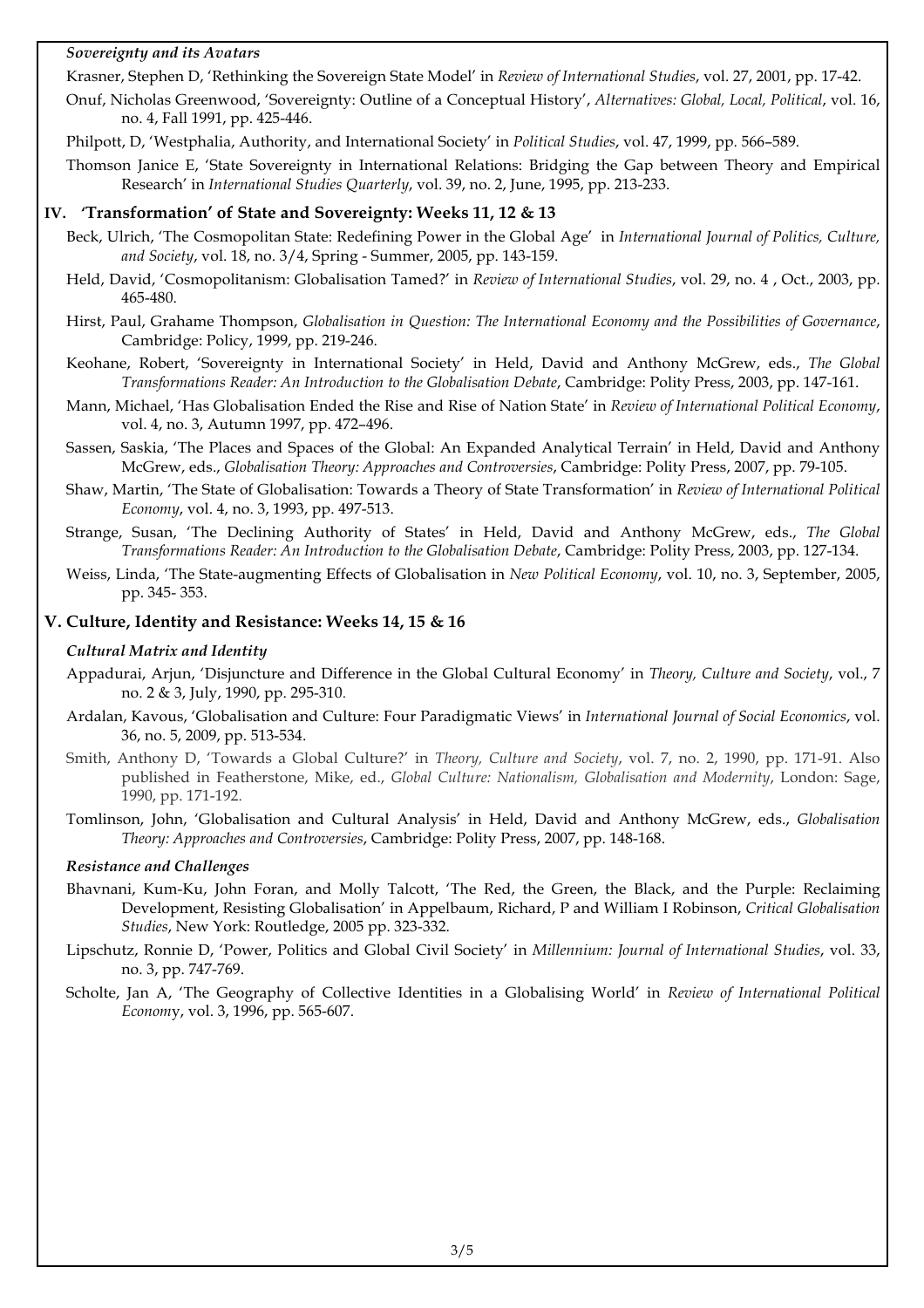#### **FURTHER READINGS**

- Al-Rodhan, Nayef R F, *Definitions of Globalisation: A Comprehensive Overview and a Proposed Definition*, Geneva: Geneva Centre for Security Policy, June, 2006.
- Appadurai, Arjun, 'Grassroots Globalisation and Research Imagination' in *Public Culture*, vol. 12, no. 1, Winter 2000, pp. 1-19.
- Barber, Benjamin R, *Jihad vs McWorld: Terrorism's Challenge to Democracy*, New York: Ballantine Books, 2001.
- Barry, Jones, R J, *The World Turned Upside Down?: Globalisation and the Future of the State*, Manchester: Manchester University Press, 2000.
- Baylis, John and Steve Smith, eds., *The Globalisation of World Politics*, Oxford: Oxford University Press, 1997.
- Berger, Mark T, 'The Nation-state and the Challenge of Global Capitalism' in *Third World Quarterly*, vol. 22 No 6, 2001, pp. 889–907.
- Bhagwati, Jagdish, *In Defence of Globalisation*, New Delhi: Oxford University Press, 2006.
- Buzan, Barry and Richard Little, 'Beyond Westphalia? Capitalism after the Fall' in *Review of International Studies*, vol. 25, no. 5, pp. 89 – 104.
- Callinicos, Alex, 'How to Solve the Many-state Problem: A Reply to the Debate' in *Cambridge Review of International Affairs*, vol. 22, no. 1, pp. 89-105.

Carter, April, *The Political Theory of Global Citizenship*, London: Routledge, 2001.

- Cerny, Philip G, 'Paradoxes of the Competition State: The Dynamics of Political Globalisation' in *Government and Opposition*, vol. 32, no. 2, April 1997, pp. 251–274.
- Chanda, Nayan, *Bound Together: How Traders, Preachers, and Adventurers Shaped Globalisation*, New Delhi: Penguin/Viking, 2007.
- Chase-Dunn, Christopher 'Globalisation: A World-Systems Perspective' in *Journal of World-Systems Research*, vol. V, no. 2, Summer, 1999, pp. 187–215.
- Clark, Ian, *Globalisation and Fragmentation: International Relations in the Twentieth Century*, Oxford: Oxford University Press, 1997.
- Desai, Meghnad and Paul Redfern, eds., *Global Governance: Ethics and Economics of the World Order*, London: Pinter, 1995.
- Díez-Nicolás, Juan, 'Two Contradictory Hypotheses on Globalisation: Societal Convergence or Civilisation Differentiation and Clash' in *World Values Research*, vol. 2, no. 4, 2009, pp. 77-104.
- Embong, Abdul Rahman, 'Globalisation and Transnational Class Relations: Some Problems of Conceptualisation' in *Third World Quarterly*, vol. 21 no. 6, 2000, pp. 989-1000.
- Falk, Richard, 'Revisiting Westphalia, Discovering Post-Westphalia' in *The Journal of Ethics*, vol. 6, no. 4, 2002, pp. 311-352.
- Friedman, Thomas L, *Lexus and the Olive Tree*, New York: Farrar, Straus & Giroux, 1999.
- Garrett, Geoffrey, 'The Causes of Globalisation' in *Comparative Political Studies*, vol. 33, no. 6/7, August-September 2000, pp. 941-991.
- Grosfoguel, Ramon, 'The Implications of Subaltern Epistemologies for Global Capitalism: Tarnsmodernity, Border Thinking, and Global Coloniality' in Appelbaum, Richard, P and William I Robinson, *Critical Globalisation Studies*, New York: Routledge, 2005, pp. 283-292.
- Guillén, Mauro F, 'Is Globalisation Civilising, Destructive or Feeble? A Critique of Five Key Debates in the Social Science Literature' in *Annual Review of Sociology*, vol. 27, 2001, pp. 235–60.
- Gunnell, Barbara and David Timms, ed., *After Seattle: Globalisation and its Discontents,* London: Catalyst, 2000.
- Heather, Williams, 'Mobile Capital and Trans-border Labour Rights Mobilisation' in *Politics and Society*, vol. 27 no. 1, March, 1999, pp. 139-166.
- Held, David and Anthony McGrew, 'The End of the Old Order?: Globalisation and the Prospects for World Order' in *Review of International Studies*, vol. 24, 1998, pp. 219-245.
- Held, David, 'Regulating Globalisation? The Reinvention of Politics' in *International Sociology*, vol. 15, no. 2, June 2000, pp. 394–408.
- Held, David, Anthony McGrew, David Goldblatt and Jonathan Perraton, G*lobal Transformations: Politics, Economics and Culture*, Stanford: Stanford University Press, 1999.
- Hines, Colin, *Localisation: A Global Manifesto*, London: Earthscan, 2000.
- Hobson, John M and M Ramesh, 'Globalisation Makes of States What States Make of It: Between Agency and Structure in the State/Globalisation Debate' in *New Political Economy*, vol. 7, no. 1, 2002, pp. 5-22.
- Hoogvelt, Ankie, *Globalisation and the Postcolonial World: New Political Economy of Development*, New York: Palgrave Macmillan, 2001*.*